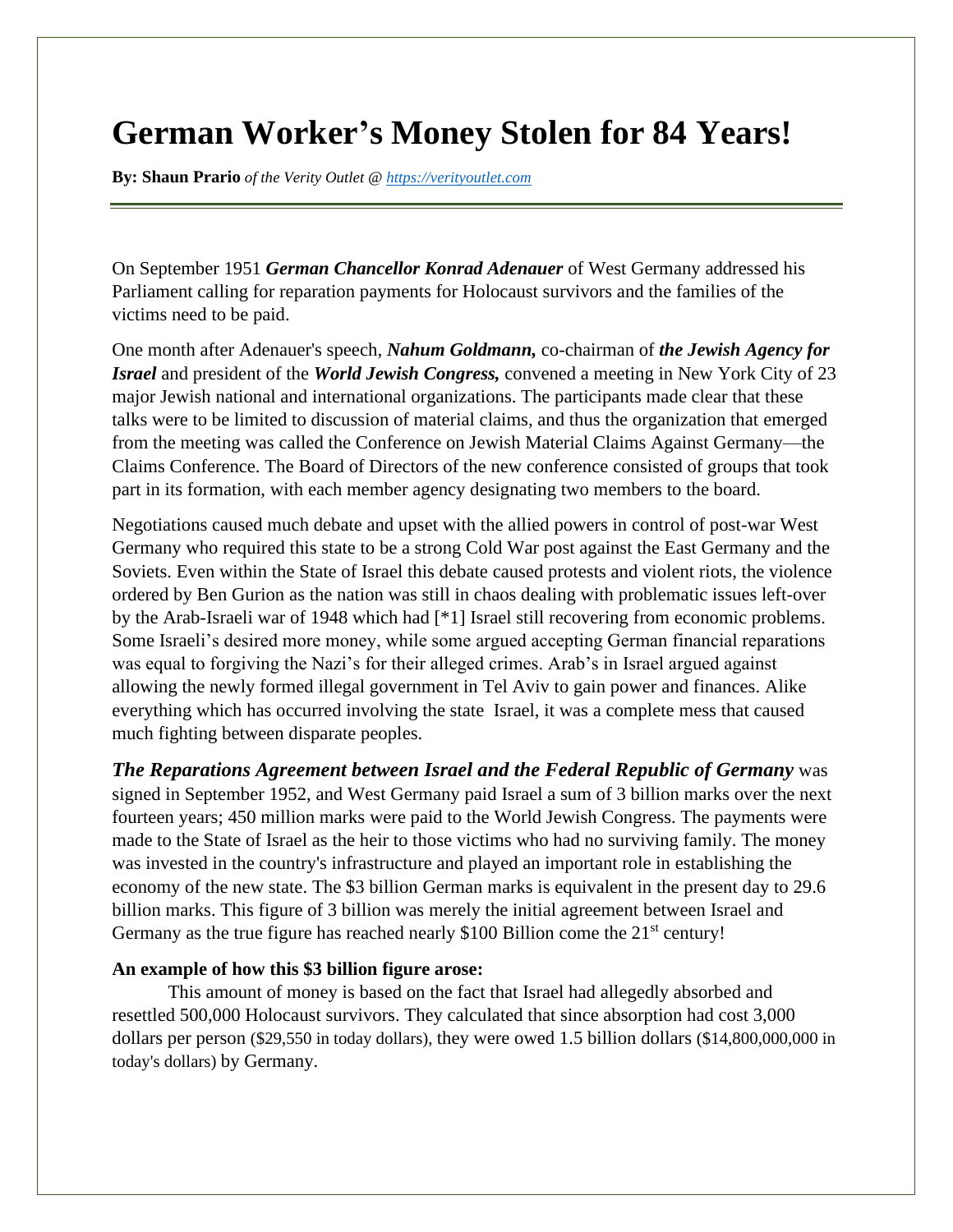The agreement was signed by *Adenauer* and *Moshe Sharett* on September 10, 1952, at Luxembourg City Hall. The German Parliament (Bundestag) passed the agreement March 18, 1953, by a large majority, 239 for and 35 against, though only 106 of the ruling CDU/CSU's 214 MPs supported the motion, which relied on the unanimous support of the opposition Social Democrats to get through. *The Arab League* strongly opposed the motion and threatened a boycott of the Federal Republic of Germany after it passed the restitution agreement, but the plan was abandoned due to economic considerations, namely that the Arab League would suffer far more from losing trade with West Germany than West Germany would from the Arab League.

The reparations were paid directly to the headquarters of the Israeli purchase delegation in Cologne, which received the money from the German government in annual installments. The delegation then bought goods and shipped them to Israel, receiving its orders from a Tel Avivbased company that had been set up to decide what to purchase and for whom.

## **40+ Years later attempts to obtain free money continue:**

Yad Vashem noted that "in the 1990s, Jews began making claims for property stolen in Eastern Europe. Various groups also began investigating what happened to money deposited in Swiss banks by Jews outside of Switzerland who were later murdered in the Holocaust, and what happened to money deposited by various Nazis in Swiss banks. In addition, individual companies (many of them based in Germany) began to be pressured by survivor groups to compensate former forced laborers. Among them are Deutsche Bank AG, Siemens AG, Bayerische Motoren Werke AG (BMW), Volkswagen AG, and Adam Opel AG. In response, early in 1999, the German government proclaimed the establishment of a fund with money from these companies to help needy Holocaust survivors. A similar fund was set up by the Swiss, as was a Hungarian fund for compensation of Holocaust victims and their heirs. At the close of the 1990s, discussions of compensation were held by insurance companies that had before the war insured Jews who were later murdered by the Nazis. These companies include Allianz, AXA, Assicurazioni Generali, Zürich Financial Services Group, Winterthur, and Baloise Insurance Group. With the help of information about Holocaust victims made available by Yad Vashem, an international commission under former US Secretary of State Lawrence Eagleburger has been trying to uncover the names of those who had been insured and were murdered in the Holocaust. The World Jewish Restitution Organization was created to organize these efforts. On behalf of US citizens, the US Foreign Claims Settlement Commission reached agreements with the German government in 1998 and 1999 to compensate Holocaust victims who immigrated to the US after the war.

## **70+ Years After WWII**

Furthermore, in 1992, Dr. Brozik of the Claims Conference in Frankfurt asked the Ministry of Finance to return all property in East Germany belonging to Jews included in international treaties between Austria, Sweden, Finland, Denmark and the German Democratic Republic (East Germany). A demand of this nature had never occurred after an international war prior in history.

In addition, in 2007, (72 years after WWII had come to a close), Israeli MK Rafi Eitan made suggestions that were interpreted as a claim to reopen the agreement, although he insisted that he